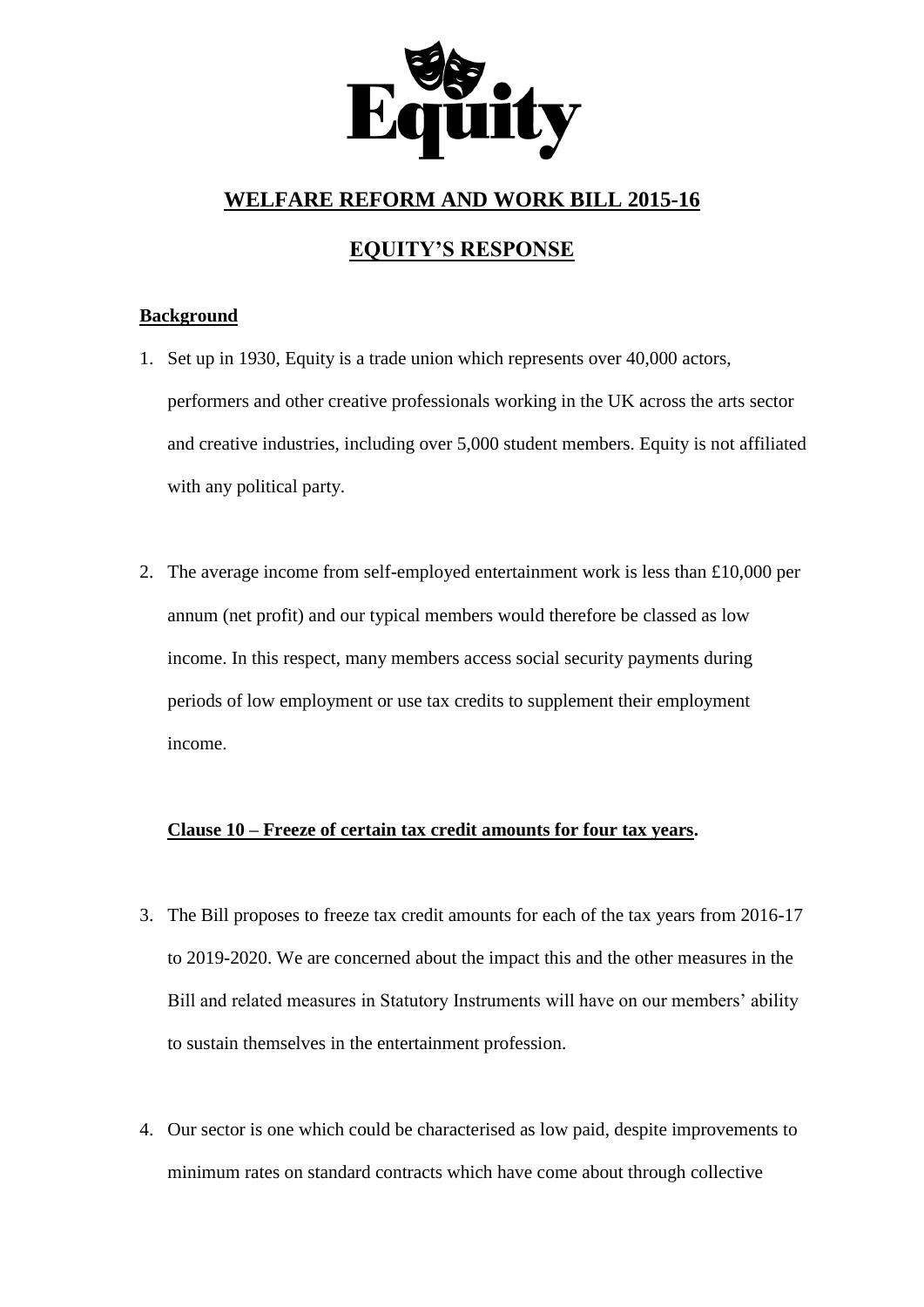bargaining with employer bodies. Members' earnings are intermittent and unpredictable but traditionally government has recognised the value of the entertainment industry to the UK economy and specifically introduced measures enabling the sector to sustain their self-employment between jobs<sup>i</sup>. This resulted in amendments to the Social Security (Categorisation of Earners) Regulations 1978 which enabled member to pay Class 1 NICs on self-employed contracts and hence access Jobseeker's Allowance more easily and have employed earner assessments of means-tested benefits<sup>ii</sup>.

- 5. Since their introduction in April 2003, tax credits have been a valuable source of support for many members, especially those struggling to establish a foothold in the profession or juggling their self-employment with a low-paid PAYE job.
- 6. Recent analysis has shown that whilst the number of self-employed workers in the economy is growing, the amount being earned by those workers is falling. Median self-employment income is £43 per week lower than in 2007/08 which represents a 13% decline<sup>iii</sup>. As you go down the earnings scale, that finding exaggerates with the reduction being  $18\%$  at the  $25<sup>th</sup>$  percentile. At the same time, these cuts taken together with other measures such as the taper rate increase to 48% and the reduction in the work allowance thresholds are hitting those at the lower end of the mid-income scale the hardest<sup>iv</sup>. Although there will be some compensating effect by an increase in housing benefit eligibility for those claiming it, this in turn will be offset by the loss of the family element of housing benefit in due course.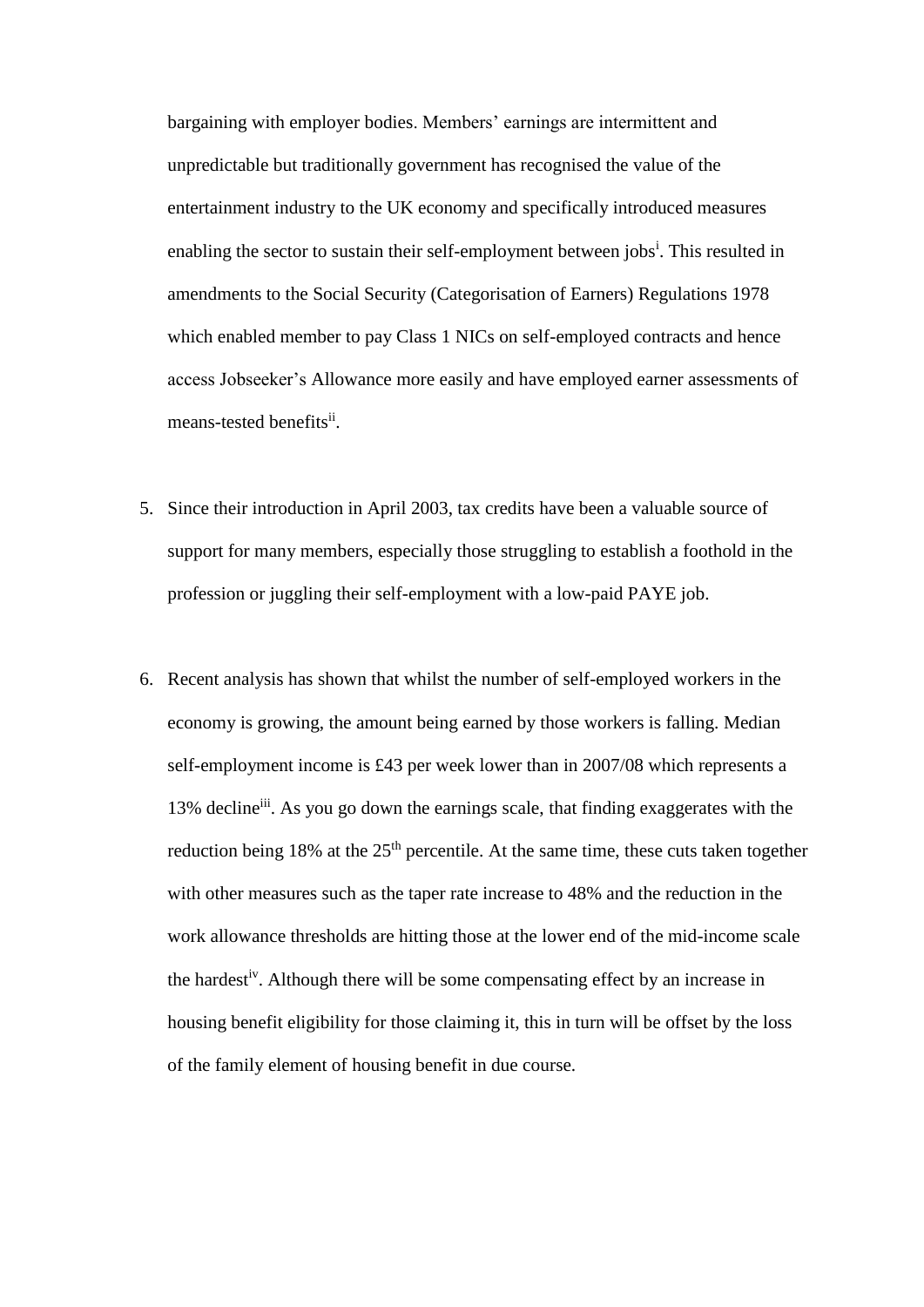- 7. Our members are amongst the groups who will be most affected in terms of income loss with many of them having earnings levels across the range of the  $20<sup>th</sup>$  to  $25<sup>th</sup>$ percentiles. The original rationale for the introduction of tax credits was to provide inwork benefits which would help sustain employment<sup> $v$ </sup> – we believe that this measure in combination with others is likely to have the opposite effect in our sector and deplete the talent pool available to maintain the competitiveness of the UK entertainment industry.
- 8. **Recommendation**: that the government should consider the adverse effects of this provision on all groups of lower-paid workers, including the self-employed working in professions with variable income such as the entertainment industry.

### **Clause 11 – Changes to Child Tax Credit**

- 9. Under the proposed Clause 11 (4) (3B) there will not be an individual element of Child Tax Credit in respect of a child or qualifying young person unless:
- *a) He is (or they are) claiming the individual element of child tax credit for no more than one other child or qualifying young person, or*
- *b) A prescribed exception applies.*
- 10. Again we have major concerns about the effect of this measure on our self-employed members with children. The entertainment industry is an itinerant profession, with a pattern of employment that involves movement from one job to another in widely different locations and for varying periods. Members with children already face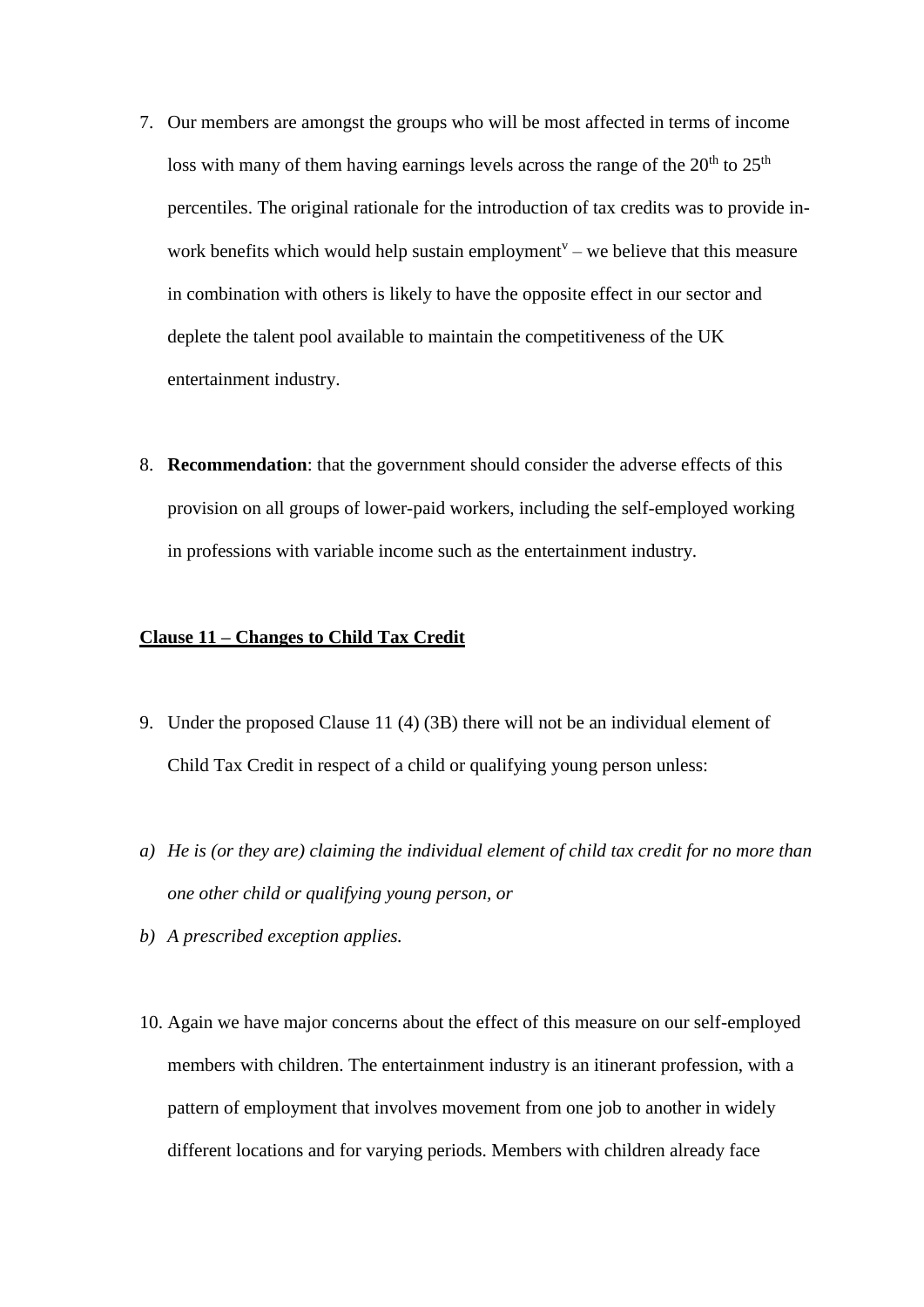considerable challenges in juggling childcare with the peripatetic nature of the job even when operating as one of a couple.

- 11. As a union we already have considerable anecdotal evidence of members leaving the profession due to the difficulties posed by managing childcare and the financial stress that causes – this measure can only make that exodus increase further.
- 12. In terms of the exceptions provided, we share the many concerns already expressed about the potential rape exception (reference to LITRG written evidence, Para 3.10). As a union with a growing BAME membership we note that the impact assessment on the proposed change under Clause 11 states "Ethnic minority households are more likely to be impacted by these changes. This is because they are, on average, more likely to be in receipt of these benefits and, on average, have larger families<sup>"vi</sup>. The impact assessment does not cite any evidence to substantiate this statement or indicate for which ethnic minority groups are likely to be most affected. However, if the impacts are as stated, we would urge the government to carry out a full Equalities Impact Assessment to measure which BAME groups will be most affected.
- 13. **Recommendation**: that the government considers the impact of this provision on those working in professions in which combining that work with childcare responsibilities is already challenging and involves additional expense. Further that a full Equalities Impact Assessment should be carried out to assess which ethnic minority groups will be most affected by this measure and what measures may need to be taken to mitigate that impact.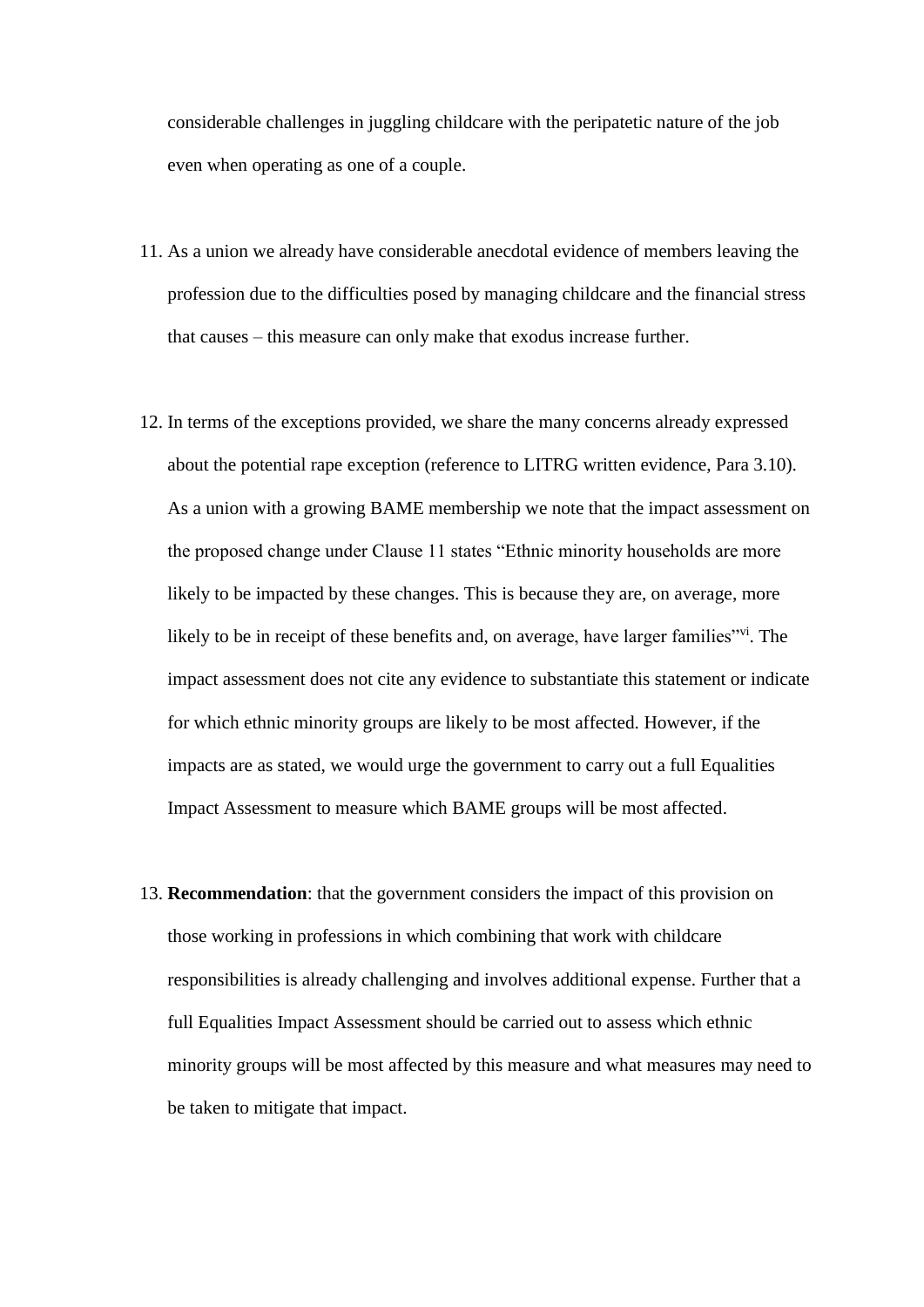#### **Clause 16 – Loans for Mortgage Interest**

- 14. Under Clause 16(1) "*The Secretary of State may by regulations provide for loans to be made in respect of a person's liability to pay mortgage interest in relation to property occupied by the person as the person's home*".
- 15. This measure is relevant to many of our members who may, during periods of low employment, have needed to seek assistance with mortgage costs. Again, the itinerant and unpredictable nature of the profession means that a good year may be following by a not so good year. As Shelter has pointed out in its Parliamentary Briefing to this Bill, this will become an additional burden for households which are already struggling. Many members experience periodic debt issues and this will serve to create an additional debt unless it is administered in a way which facilitates repayment.
- 16. We are concerned about the nature of the repayment plans which will be put in place and when and how they will be triggered by earnings, bearing in mind our members' irregular earnings patterns. However, we do welcome the fact that the new system will do away with the need for waiting periods for help with SMI which has only served to increase debt levels historically. As self-employed workers with variable income our members often struggle to get mortgage finance, even if they can show a pattern of viable self-employment stretching over a decade or more, so any measures which will increase mortgage security whilst catering for variable income is something which would be welcomed by this union.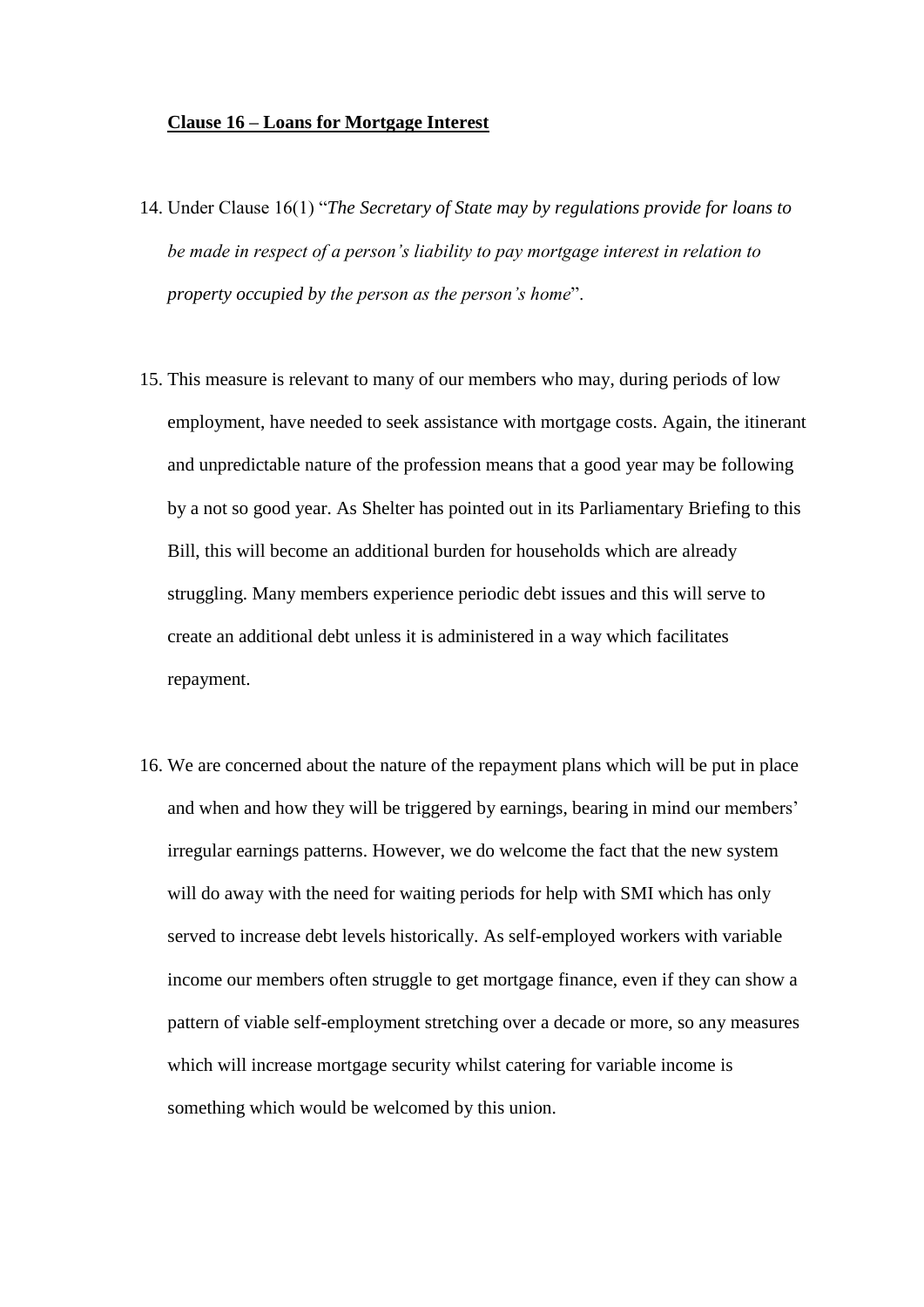17. **Recommendation:** that repayment plans under this new provision are implemented in a way which takes into account professions where income is intermittent and variable; they should also incorporate sufficient flexibility to take account of this. We echo Shelter's call for an option to defer repayment until the property is sold.

#### **Conclusions**

- 18. Equity as a union works through its collective agreements to seek to better terms and conditions of work for its largely self-employed membership. In that sense, we are unusual in that whilst the bulk of the membership is self-employed for tax purposes they have 'worker' status for employment law purposes through our standard contracts and hence are able to argue for entitlement to National Minimum Wage, Holiday Pay and other worker status benefits.
- 19. Our earlier submissions on the draft Statutory Instrument for the Tax Credits (Income Thresholds and Determination of Rates) (Amendment) Regulations 2015 made clear the very considerable pressures which our members are already working under. The LGA announced in July 2015 that cuts in local authority spending in 2016 could add up to £3.3 billion and, within that, there will be further heavy cuts to culture budgets. At the same there have been widespread reductions in Arts Council funding affecting many of our members' job prospects, especially outside London.
- 20. Tax Credits were designed to assist workers in low paid work and help them sustain employment. However, the government's welfare measures are having the effect of putting more and more financial pressure on low-paid self-employed workers including many in the entertainment sector.